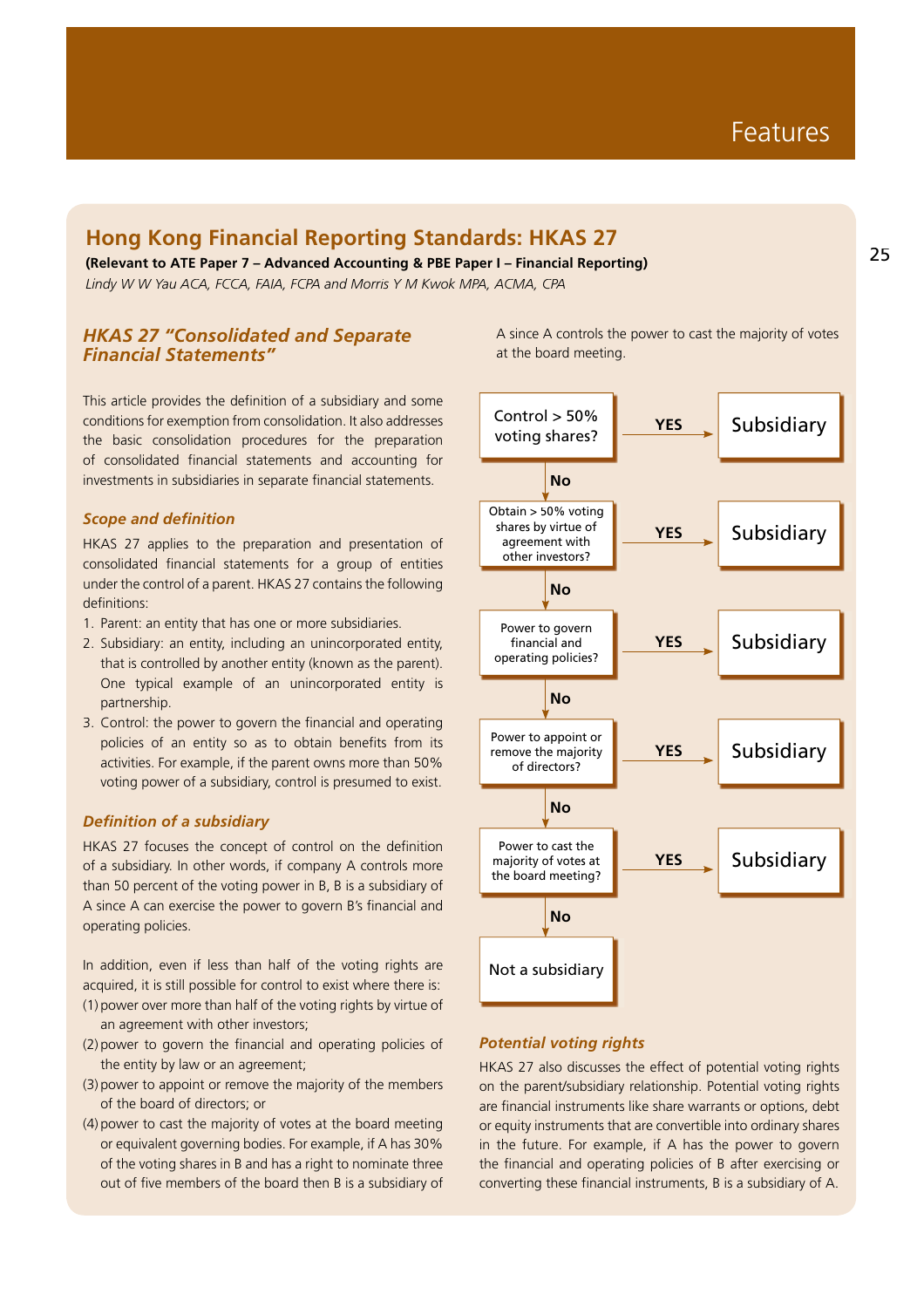## Features

#### **Example 1**

ABC Ltd owns 30 percent of the voting shares in XYZ Ltd and 10 percent of the convertible debentures issued from XYZ Ltd at the beginning of year one. If the convertible debentures were exercised, ABC Ltd would have an additional of 25 percent voting shares in XYZ Ltd. Is XYZ Ltd a subsidiary of ABC Ltd in year two if:

(a) the convertible debentures are exercised in year one? (b)the convertible debentures are exercised in year three?

- (a) In this case, XYZ Ltd is a subsidiary of ABC Ltd in year two since the exercise of the convertible debentures in year one would give ABC Ltd 55 percent voting shares in year one .
- (b) In this case, XYZ Ltd is not a subsidiary of ABC Ltd in year two since the exercise of the convertible debentures in year three would give ABC Ltd 55 percent voting shares only in year three.

#### *Exemption from consolidation*

HKAS 27 and section 124(1) of the Companies Ordinance require every parent company to present consolidated financial statements. In other words, all immediate parent companies in the group should prepare their own consolidated financial statements. An immediate parent company is a company which has a subsidiary but is also itself a subsidiary of another company. For example:



In the above example, company A and company B are both required to prepare consolidated financial statements since both companies are parent companies.

However, an immediate parent company is exempt from the requirement to prepare group accounts if it satisfies the conditions specified under section 124(2) of Companies Ordinance and HKAS 27. The following table compares the conditions for exemption from consolidation:

| No | Conditions                                                                                                                                                                                                                                                                                              | Section<br>124(2) of the<br>Companies<br>Ordinance | <b>HKAS</b><br>27 |
|----|---------------------------------------------------------------------------------------------------------------------------------------------------------------------------------------------------------------------------------------------------------------------------------------------------------|----------------------------------------------------|-------------------|
| 1. | (a) The parent (i.e. $B$ ) is<br>itself a wholly-owned<br>subsidiary (i.e. of A) OR                                                                                                                                                                                                                     |                                                    |                   |
|    | (b) The parent (i.e. $B$ )<br>is a partially-owned<br>subsidiary of another<br>entity (i.e. of A) and its<br>other owners do not<br>object the exemption.                                                                                                                                               | N/A                                                |                   |
| 2. | The parent's (i.e. B's) debt<br>or equity instruments are<br>not traded in a public<br>market.                                                                                                                                                                                                          | N/A                                                |                   |
| 3. | The parent (i.e. B) did<br>not file and is not in<br>the process of filing its<br>financial statements with<br>regulatory organization.                                                                                                                                                                 | N/A                                                |                   |
| 4. | The ultimate (i.e. A) or<br>intermediate parent of<br>the parent produces<br>consolidated financial<br>statements available<br>for public use that<br>comply with Hong Kong<br><b>Financial Reporting</b><br>Standards (HKFRSs) or<br>International Financial<br><b>Reporting Standards</b><br>(IFRSs). | N/A                                                |                   |

So section 124(2) permits a parent not to prepare group accounts only if the parent company is a wholly-owned subsidiary of another company at the end of its financial year. In other words, if a Hong Kong incorporated parent company is a wholly-owned subsidiary of another company, this parent company does not need to comply with the exemption criteria under HKAS 27.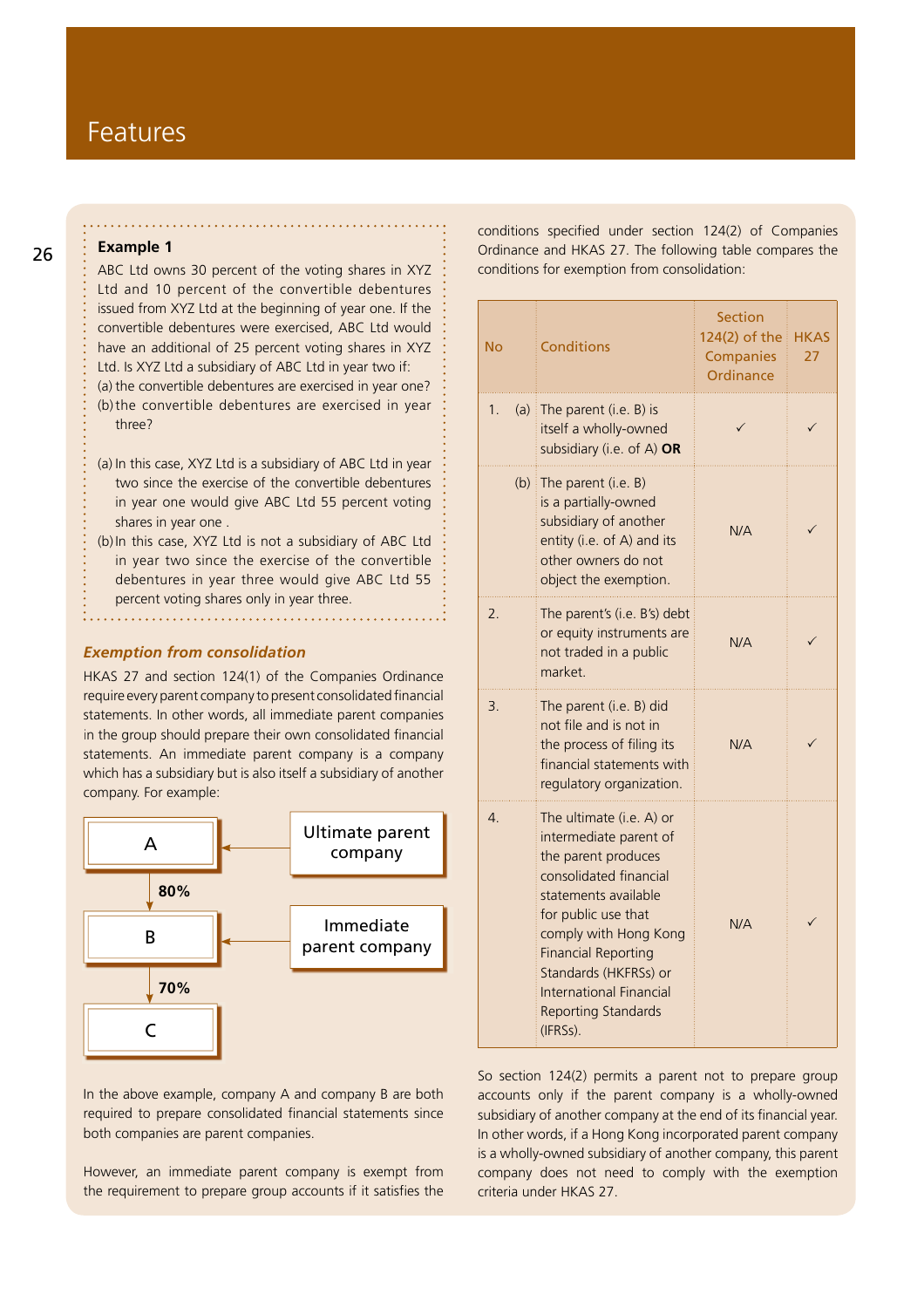# *Case 1*

A owns 100 percent of the ordinary shares of B and B owns 80 percent of the ordinary shares of C. All companies are incorporated in Hong Kong and listed in Hong Kong. A has prepared consolidated financial statements in accordance with HKFRSs.



In this case, B can apply for exemption from consolidation under the Companies Ordinance since B is a Hong Kong incorporated company and is a wholly-owned subsidiary of A and so satisfies the exemption requirement under section 124(2) of the Companies Ordinance. The exemption criteria under HKAS 27 do not apply in this case.

#### *Case 2*

Same information as in Case 1 except that B is incorporated in the US.



In this case, B cannot apply for an exemption from consolidation under the Companies Ordinance since B is not a Hong Kong incorporated company. Instead, B can apply for an exemption from consolidation under HKAS 27. As B satisfies all the exemption conditions under HKAS 27, B needs not prepare consolidated financial statements.

#### *Case 3*

A owns 80 percent of the ordinary shares of B and B owns 70 percent of the ordinary shares of C. A and C are incorporated in Hong Kong but B is not. A has prepared consolidated financial statements in accordance with HKFRSs. B is not a listed company and the other owners in B do not object to the exemption from consolidation.



In this case, B can only apply for exemption from consolidation under HKAS 27. Since B is not incorporated in Hong Kong it does not meet the section 124(2) requirements; however it does meet all four conditions for exemption under HKAS 27.

HKAS 27 also requires that if the immediate parent company (i.e. B) satisfies the exemption criteria and elects not to present consolidated financial statements, the company (i.e. B) should present its own separate financial statements.

#### *Exclusion of subsidiaries from consolidation*

HKAS 27 states that all subsidiaries should be consolidated except where on acquisition a subsidiary meets the criteria to be classified as held for sale. The criteria include:

- (1) The subsidiary must be available for immediate sale in its present condition. In other words, the sale should be completed within a year.
- (2) Its sale must be highly probable. For the sale to be highly probable, management must be committed to sell the subsidiaries and must be actively looking for a buyer.

If the above conditions are met, the subsidiary does not have to be consolidated and it should be accounted for in accordance with HKFRS 5 "Non-current Assets held for Sale and Discontinued Operations".

However, a subsidiary cannot be excluded from consolidation because of the following reasons:

- (1) the investor is a venture capital organization, mutual fund, unit trust or similar entity; or
- (2) its business activities are dissimilar from those of other entities within a group.

#### *Reporting dates and accounting policies*

According to HKAS 27, all companies in the group should have same financial year-end as the parent. If the reporting date is different, adjustments should be made for the effects of significant transactions or events that occur between that date and the date of the parent's financial statements. For example, A, the parent whose financial year-end is 31 March,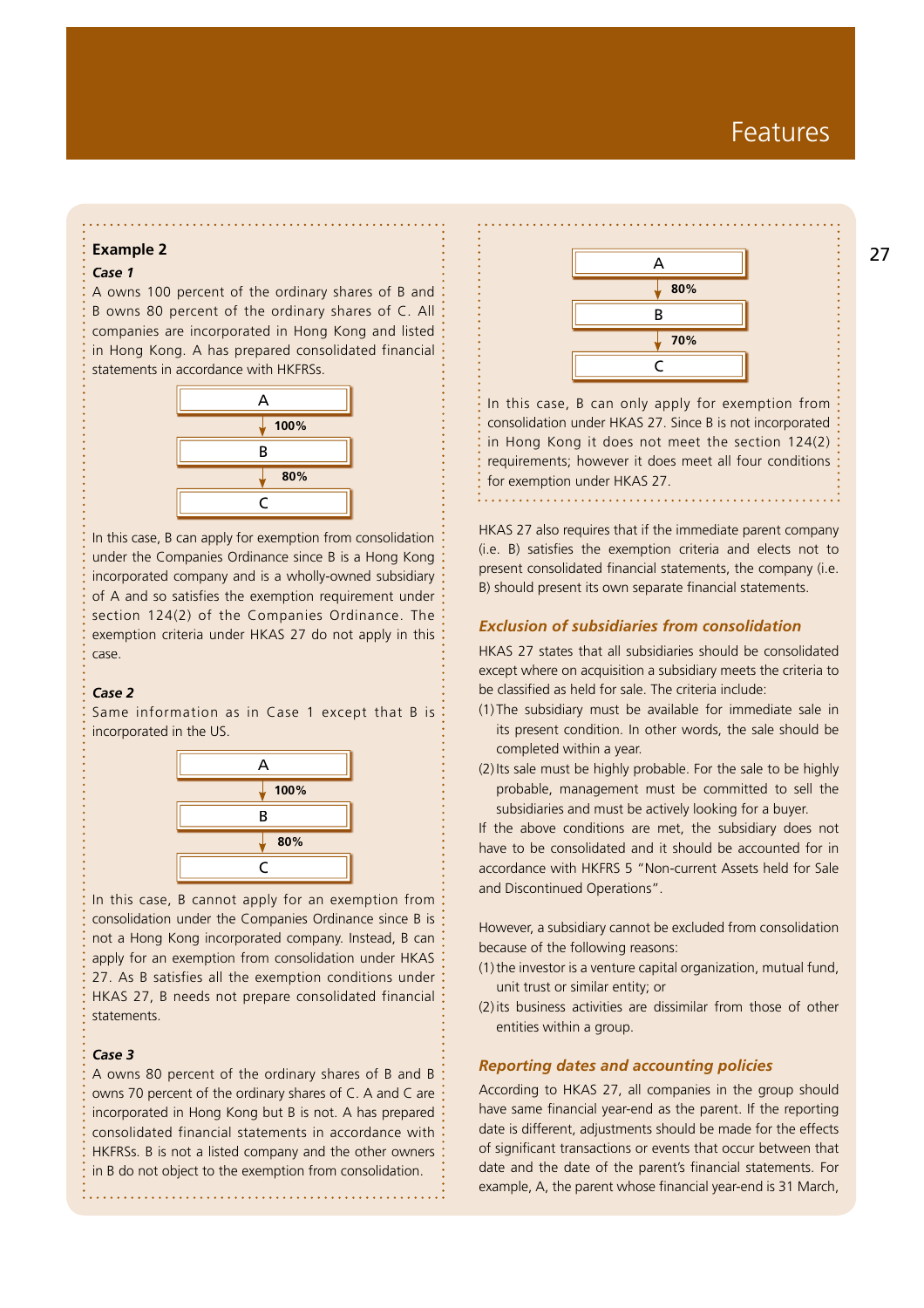has a subsidiary B whose financial year-end is 31 December. A should adjust B's financial statements by including transactions occurred between January to March.

In addition, HKAS 27 also requires uniform accounting policies for like transactions and other events in similar circumstances in all the companies within the group. If the accounting policies are not the same, appropriate adjustments should be made in the consolidated financial statements.

#### *Consolidation procedures*

The basic principle for preparation of consolidated financial statements is to combine the like items of assets, liabilities, equity, income and expenses of the parent and its subsidiaries after certain consolidation adjustments like intra-group balances and dividends and unrealized profit on inventory. The consolidation adjustments required will vary with different circumstances but basically follow these steps:



#### **Example 3**

The balance sheets of parent P and subsidiary S at 31: December 2008 are as follows:

|       | ς     |
|-------|-------|
| \$000 | \$000 |
| 180   | 130   |
| 70    |       |
| 80    |       |
| 20    | 15    |
| 10    | 25    |
| 360   | 170   |
|       |       |
| 220   | 50    |
| 70    | 20    |
|       | 60    |
| 15    | 10    |
| 5     |       |
| 50    | 30    |
|       |       |
|       | P     |

Additional information:

- (a) P acquired 30,000 shares in S on 1 May 2008, when S's retained earnings were \$10,000.
- (b) On 29 December 2008, S sent a cheque to P for \$20,000 but this was not received by P until 2 January 2009.
- (c) The proposed dividends are declared and approved by P and S on 12 March 2009 and 14 March 2009 respectively. P has not included any entries in its accounts relating to the dividend receivable from S.

#### *Required:*

Prepare the consolidated balance sheet at 31 December 2008.

#### *Step 1 Establish group structure*

P acquires 30,000 shares of S's total of 50,000 shares. Therefore P owns 60% (30,000/50,000) of S.

| Step 2 Eliminate inter-company transaction and balances |       |  |
|---------------------------------------------------------|-------|--|
|                                                         | \$000 |  |
| Per current account with S                              | 80    |  |
| : Less: cash in transit                                 | 20    |  |
| Current account with S after<br>adjustment              | 60    |  |
| Agreed with current account with P                      |       |  |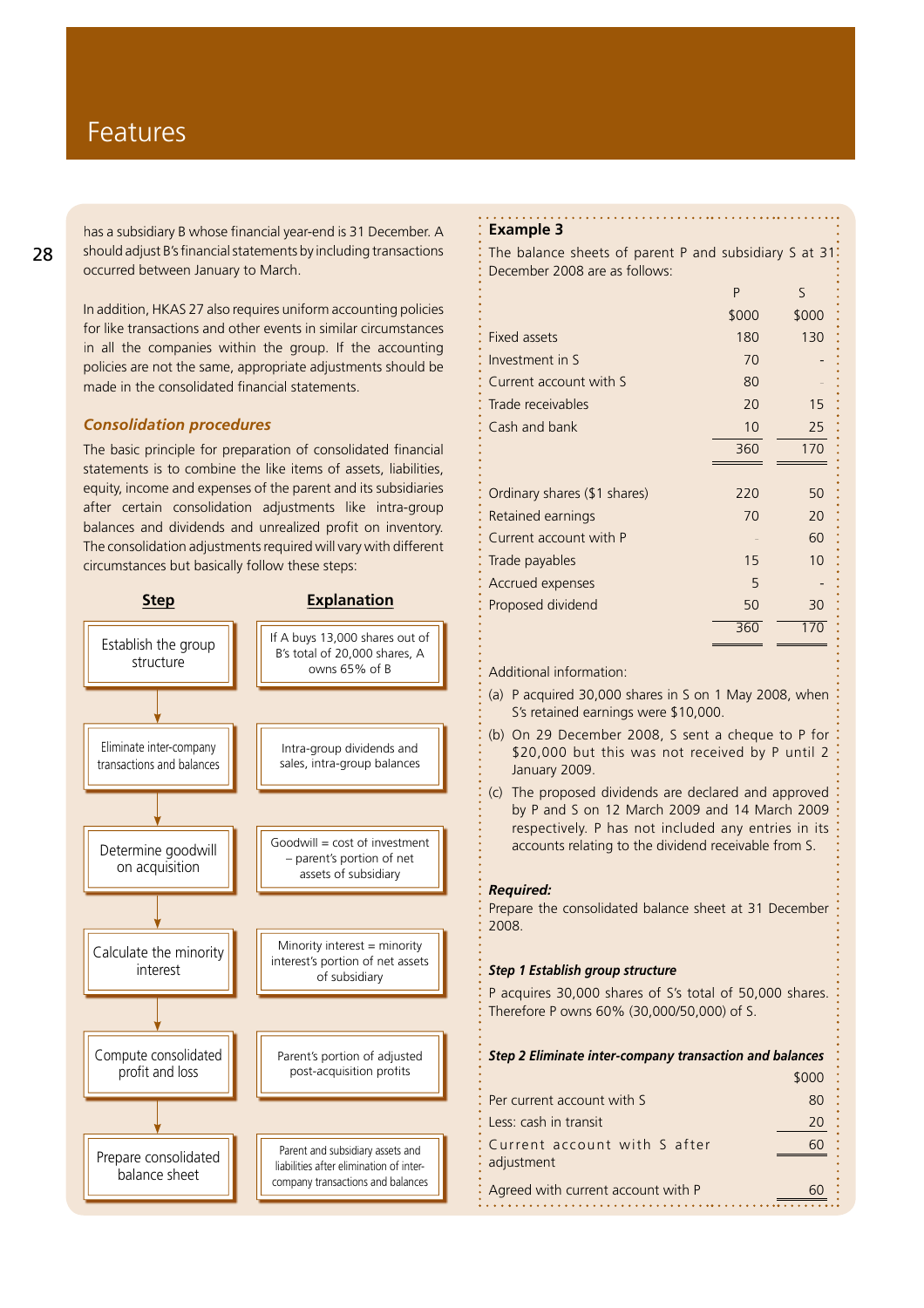# Features

| The journal entries will be:                                                 | \$000 | \$000 |  |
|------------------------------------------------------------------------------|-------|-------|--|
| (1) Dr Cash in transit                                                       | 20    |       |  |
| Cr Current account with S                                                    |       | 20    |  |
| Being adjustment of cash in transit.                                         |       |       |  |
| (2) Dr Current account with P                                                | 60    |       |  |
| Cr Current account with S                                                    |       | 60    |  |
| Being elimination of intercompany current account.                           |       |       |  |
| <b>Step 3 Determine goodwill on acquisition</b>                              |       | \$000 |  |
| Cost of investment in S                                                      |       | 70    |  |
| Less: P's share of net assets at<br>acquisition date                         |       |       |  |
| Share capital (50 x 60%)                                                     | 30    |       |  |
| Retained profit (10 x 60%)                                                   | 6     |       |  |
|                                                                              |       | 36    |  |
| Goodwill on acquisition                                                      |       | 34    |  |
| \$000<br><b>Step 4 Calculate minority interest</b>                           |       |       |  |
| Share capital (50 x 40%)                                                     |       | 20    |  |
| Retained earnings (20 x 40%)                                                 |       | 8     |  |
| Proposed dividend payable to<br>minority interest (30 x 40%)                 |       | 12    |  |
|                                                                              |       | 40    |  |
| <b>Step 5 Compute consolidated profit</b><br>and loss                        | \$000 |       |  |
| P: Retained earnings                                                         |       | 70    |  |
| Add: adjustment of dividend received from S<br>$(30 \times 60\%)$            | 18    |       |  |
| S: P's share of S's post acquisition profits<br>$[(20-10) \times 60\%]$<br>6 |       |       |  |
|                                                                              |       | 94    |  |
|                                                                              |       |       |  |

| <b>Step 6 Prepare consolidated balance sheet</b>                                                                                                              |          |       |
|---------------------------------------------------------------------------------------------------------------------------------------------------------------|----------|-------|
| P Group: Consolidated balance sheet at 31<br>December 2008                                                                                                    |          | \$000 |
| Assets                                                                                                                                                        |          |       |
| Non current assets                                                                                                                                            |          |       |
| Property, plant and equipment                                                                                                                                 |          |       |
| $(180+130)$                                                                                                                                                   | 310      |       |
| Goodwill                                                                                                                                                      | 34       | 344   |
|                                                                                                                                                               |          |       |
| Current assets                                                                                                                                                |          |       |
| Trade receivables (20+15)                                                                                                                                     | 35       |       |
| Cash and cash equivalents<br>$(10+25+20)$                                                                                                                     | 55       |       |
|                                                                                                                                                               |          | 90    |
|                                                                                                                                                               |          |       |
| Total assets                                                                                                                                                  |          | 434   |
|                                                                                                                                                               |          |       |
|                                                                                                                                                               |          | \$000 |
| <b>Equity and liabilities</b>                                                                                                                                 |          |       |
| Equity attributable to equity                                                                                                                                 |          |       |
| holders of the parent                                                                                                                                         |          |       |
| Share capital                                                                                                                                                 | 220      |       |
| Retained earnings<br>Proposed dividend*                                                                                                                       | 94<br>50 |       |
|                                                                                                                                                               |          | 364   |
| Minority interest                                                                                                                                             |          | 40    |
| Total equity                                                                                                                                                  |          | 404   |
|                                                                                                                                                               |          |       |
| Current liabilities                                                                                                                                           |          |       |
| Trade and other payables<br>$(15+5+10)$                                                                                                                       | 30       |       |
|                                                                                                                                                               |          | 30    |
|                                                                                                                                                               |          |       |
| <b>Total equity and liabilities</b>                                                                                                                           |          | 434   |
|                                                                                                                                                               |          |       |
| *If dividends are proposed after the balance sheet<br>date, some listed companies, in practice, will present<br>proposed dividends as a separate component of |          |       |

shareholders' equity but this presentation is not required under HKAS 10. Instead, HKAS 10 only allows for these dividends to be disclosed in the notes to the  $\vdots$  financial statements.